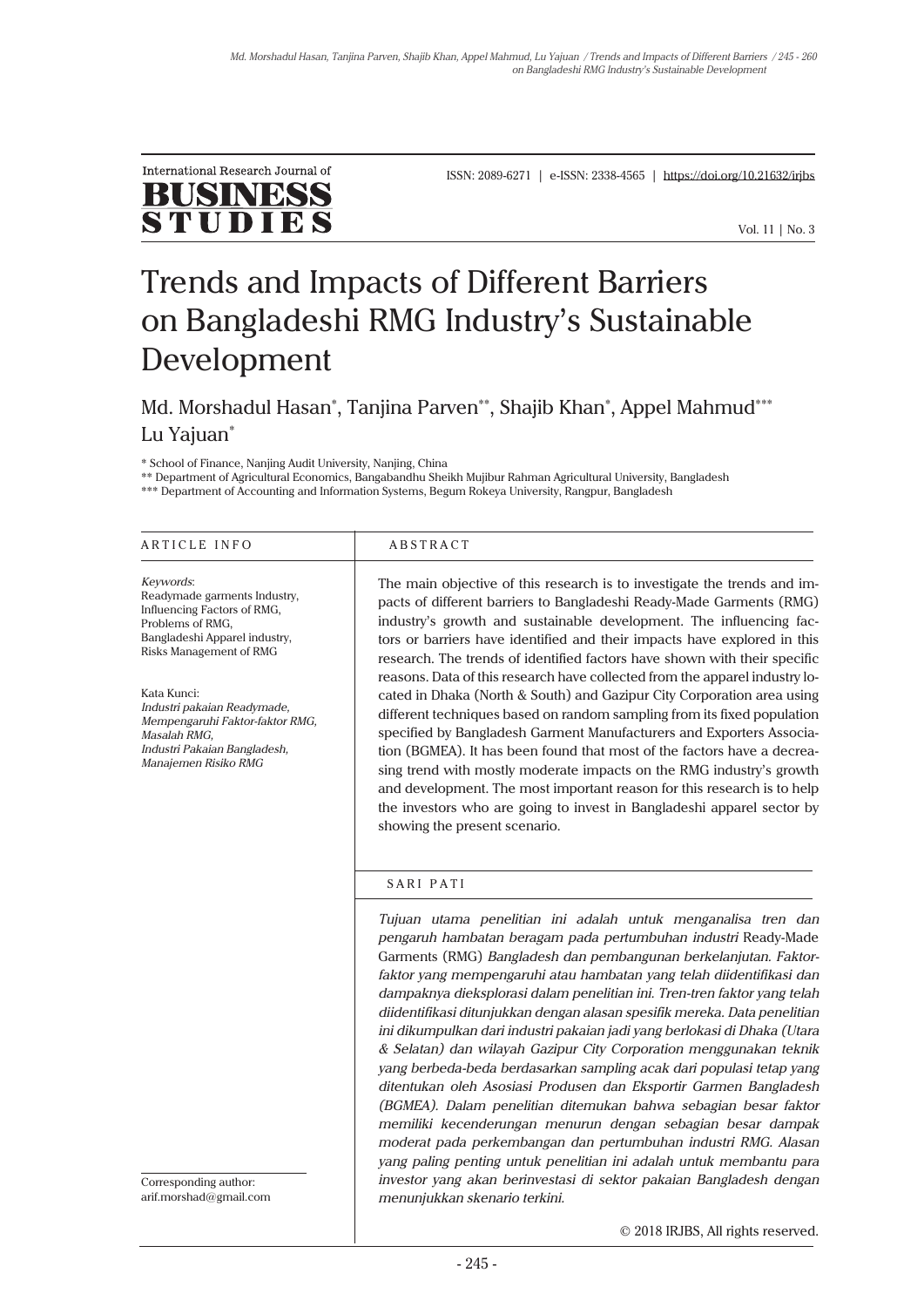# **INTRODUCTION**

The readymade garments (RMG) sector is one of the most significant strengths of the economy of Bangladesh and this country has considered as the second largest exporter of apparel in the world (Chowdhury & Quaddus, 2015; Campaign, 2012; Hossain & Roy, 2016; Ferdous, 2015; Ahmed, 2009). Day by day, the demand for Bangladeshi apparel is increasing because Bangladesh can export qualityfull product with a lower and competitive labour cost (Mohibullah et al., 2016). Moreover, this sector contributes to the rapid growth of national GDP (Kox & Rubalcaba, 2007: Razzaue et al., 2007; Hossain & Roy, 2016) and it has been contributing to the national economy from the last three decades; however, this sector is now in emerging risk concern (Mottaleb & Sonobe., 2011). That is why the sustainability of the development of this sector is crucial for the growth of the total GDP.

There was a high growth rate of this sector from 2010 to 2013 but after 2013, the growth rates are fluctuating within a limited area (Ahamed, 2014). Some factors always hinder the growth and development of this sector. These are unstable political environment, insufficient development of political measures for this sector, inadequate financial measures, inefficient service support, infrastructural bottlenecks, and inappropriate development of management and institutional initiatives. Even some unfavourable law and order like binding in forming labor union, complexity in right to strike, discriminatory anti-strike provisions, and so forth factors also hinder the growth and development (Abdin, 2008; Chowdhury et al., 2014b; Rahman, 2015; Mailafia et al., 2010). Besides sustainable development, these also affect profitability and competitiveness (Haider, 2007). Most of them affect negatively to the profitability and competitiveness of this sector (Alam & Natsuda, 2016; Abdin, 2008).

In some cases, this sector is seemed negatively by the foreign investors as well as these situations also influence buyers' decision regarding further investment (Khan, 2011). That is why, buyers are thinking about the alternative market such as Ethiopia, Vietnam, Myanmar, India, Cambodia, and so on. (Campaign, 2012; Ali et al., 2017). In this prospect, the competitors of Bangladeshi apparels market are grasping the competitive advantage by providing the better opportunity to the buyers. Even, day by day they are doing well in providing better quality (Hasan, 2013; Ali et al., 2017). For this reason, the growth rate and development opportunity of Bangladeshi RMG sectors are decreasing (Yamagata, 2007; Ahmed, 2009). This paper shows the presents scenario, comparative market position, and the sustainability of their development. All of the sections describe the ultimate effects of different barrier on long-term growth and sustainable developments.

# **Research Background**

The RMG sector would face different types of challenges such as increasing the costs of production, decreasing the supply of raw materials, decreasing the demand for RMG products, and so on (Ferdous, 2015; Chowdhury & Quaddus, 2015; Adnan et al., 2015). That is why, workers need job security, physical security, the higher wages, regular and timely payment of wages, subsidised accommodation arrangements and the better working conditions (Steinisch et al., 2013; Kabeer & Mahmud, 2004; Barua & Ansary, 2017). Sometimes, the challenges, as well as the incompleteness of the basic need of the workers, have also considered a problem. Consequently, companies are losing their working-hours, incomplete production targets, the image of the country to the international markets and hampers export earnings (Ahmed et al., 2013). The major causes of these problems are lack of minimum facility and safety at work, deferred payment of wages and benefits, sub-standard living conditions, international conspiracy and coercive role of the law enforcing agency (Absar, 2001; Ahmed et al., 2013). Some other causes are too much dependency on buyers, pressures from the workers and local terrorists, use of workers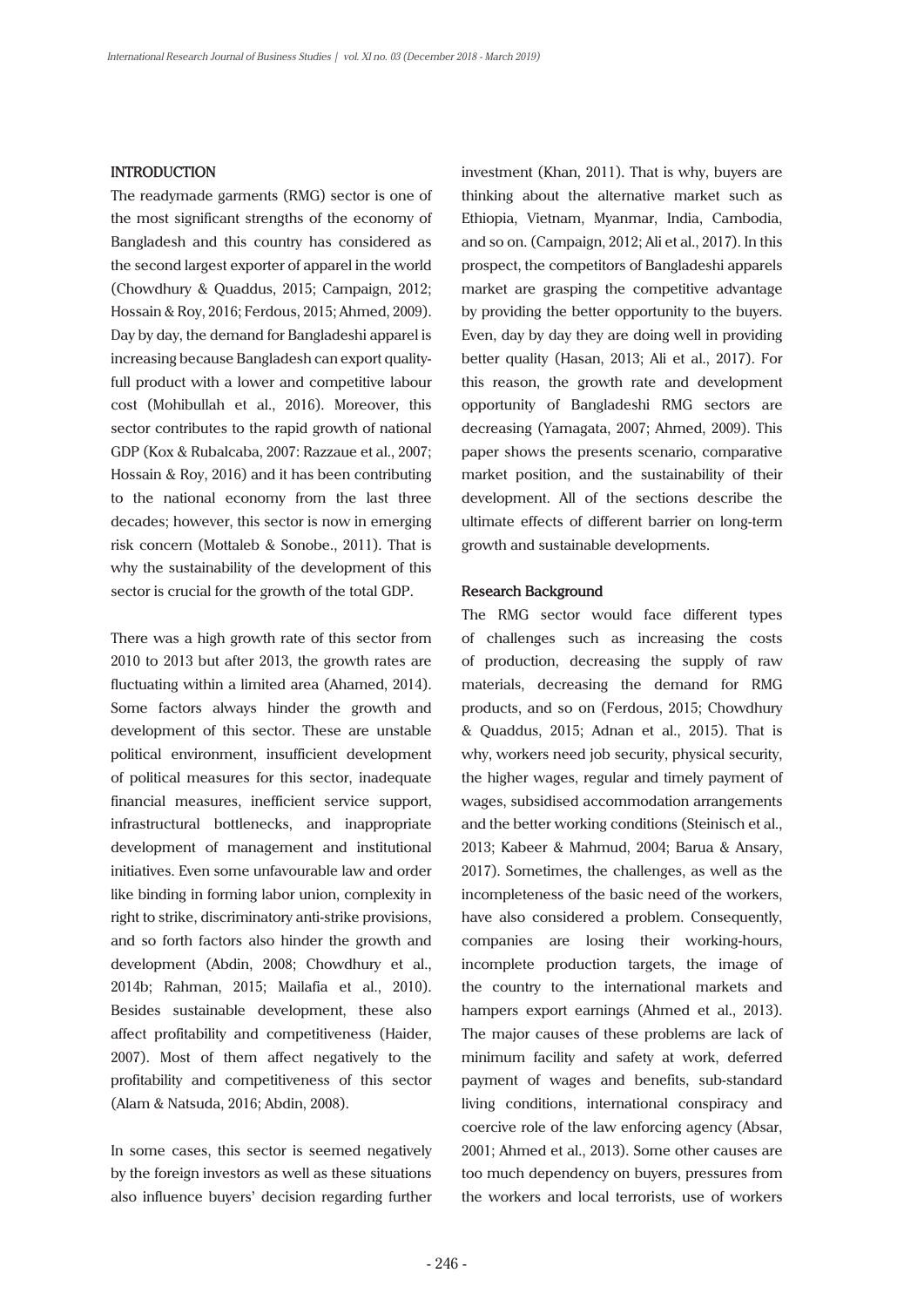by others and rumors, un-fulfillment of education demands of their children, distorted minded workers, political instability of the country, too much workload, lack of promotion opportunity, insufficient wages to survive etc. (Rock, 2003; Morshed, 2007; Hossan et al., 2012). Having these types of problems, Bangladesh can look forward to taking actions in advancing its share of the global RMG market (Chowdhury et al., 2014b; Haque, 2009). Hasan & Mahmud (2017) identified eighteen factors that influence the sustainable development of the ready-made garments industry in Bangladesh (Hasan & Mahmud, 2017). The policymakers associated with this industry should consider the factors in their decision-making policy and these situations should be changed and improved immediately (Ahmed et al., 2013).

Factory collapse is the most dangerous factor in the RMG industry (Ahmed et al., 2013; Campaign, 2012). For example, the deadliest accident is the collapse of Rana Plaza on 24 April 2013 (Anisul Huq et al., 2014; Chowdhury, 2017; Barua & Ansary, 2017). The collapse of the eight-story building caused death about 1100 worker (Jacobs & Singhal, 2017; Abdin, 2008). The main causes of this collapse were unsound and poorly structured building (Bolle, 2014; Sinkovics et al., 2016; Ramesh Kurpad, 2014). From 1990 to 2016, there was almost 69 incident occurred in Bangladeshi RMG sector (Hasan et al., 2017, pp. 195). Almost 1626 people died and 4829 people injured during the 69 deadly incidents (Hasan & Mahmud, 2017; Hasan et al., 2017). Moreover, Mariani et al. (2013) also specified two impact factors and some multistakeholder approach. The multi-stakeholder approach is essential like as working condition. These are also influencing factors in a company's overall condition (Mariani et al., 2013). Saxena et al. (2010) showed the most important factors; these are political climate, natural endowments, policy environment, labour, factory capacity, costs, infrastructure, financial environment, and productivity. Moreover, Akterujjaman & Ahmad (2016) identified some factors of job satisfaction of

RMG workers. These are a safe workplace, optimal working hour, holidays, right time payment, provide incentive, meal allowance, provident fund facilities, medical allowance, annual increment, transport facility, training facility on joining, and housing facility. Usually, workers are not satisfied due to lower salary and other benefits compared to the benefits of other industrial sectors (Islam et al. 2016).

The trends in the global market of Bangladeshi textile and ready-made garments industry in the USA, China and some developed and semideveloped country in Asia and EU is decreasing due to the specified challenges (Razzaue et al., 2007; Adnan et al., 2015). The challenges have faced by the developing countries are protectionist forces, tariff barriers, non-tariff barriers, supplyside constraints (poor human capital, poor quality of infrastructure, limited trade facilitation measures, high costs of inputs, limited access to finance) (Ferdous, 2015; Dheerasinghe, 2009). The ways to resolve these challenges and an inquiry into the rapid growth of the garments industry in Bangladesh have also considered important (Mottaleb & Sonobe., 2011).

The occupational health hazard and health risks are also the typical scenario in RMG sector (Hasan, 2013; Barua & Ansary, 2017; Steinisch et al., 2013; Sinkovics et al., 2016; Jacobs & Singhal, 2017; Sinkovics et al., 2016). Chowdhury & Tanim (2016) presented two case studies regarding a fire at Tazreen Fashions Limited and collapses of Rana Plaza; these two are the most tragic incidents in the RMG sector. They found that the reason for the above two accident was the negligence of the owner and midlevel managers. They recommend for different safety rules, strictly maintenance of compliance, and an alternative job for disabling worker of Rana Plaza, and periodic compensation for the affected worker.

The enterprise's organizational learning is no longer depends directly on the entrepreneur's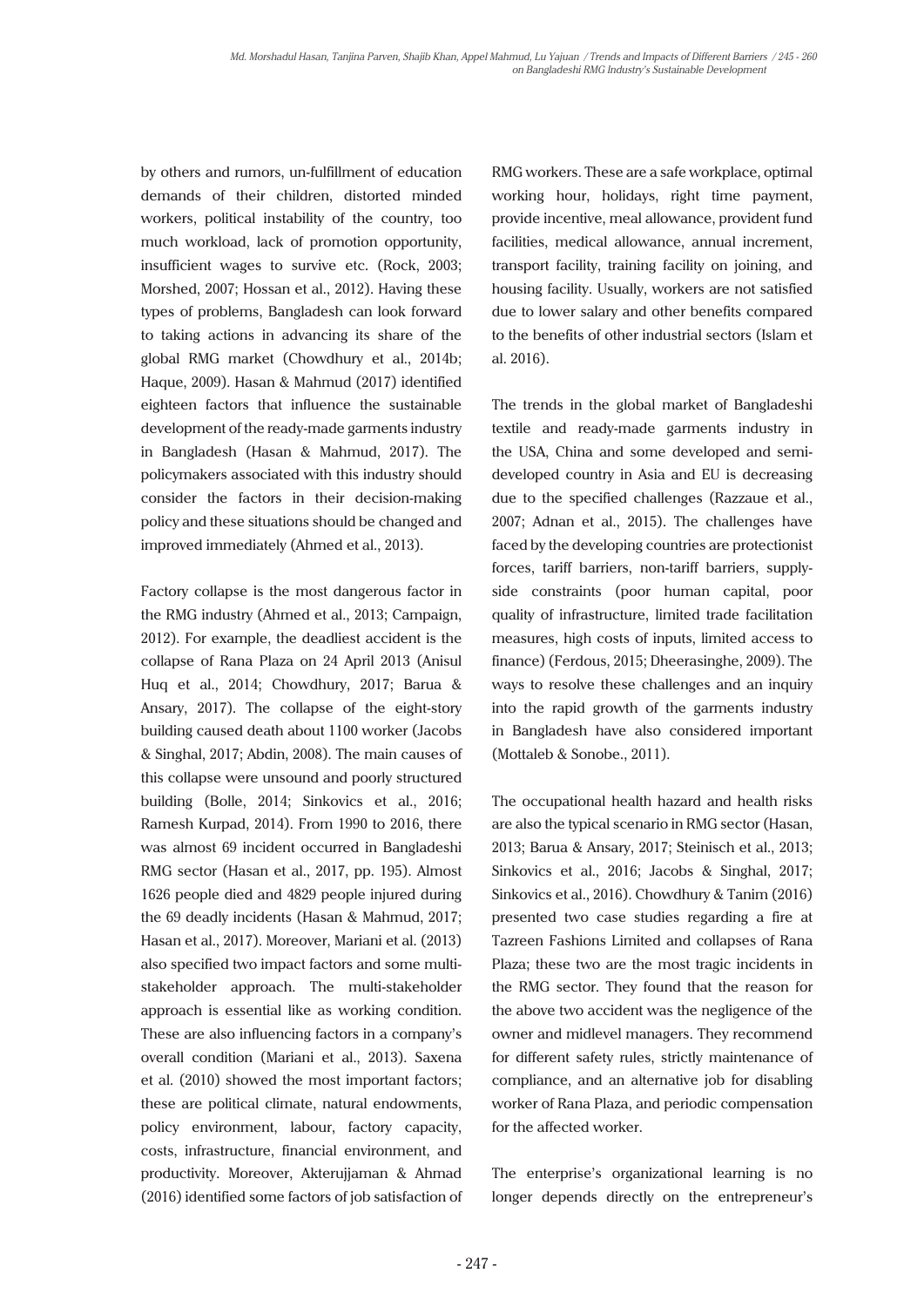learning ability but the selection of managers and experts as well as the quality of guidance to them. Whether it is the entrepreneur, he or his team that learns continuously, his general human capital should affect the learning speed, which should be an important determinant of the enterprise growth (Mottaleb & Sonobe., 2011). Enterprise growth depends on learning advanced skills, government growth, and personnel's quality. Even when the enterprise is small, the entrepreneur himself can devote much time to learning (Hasan et al., 2016; Liedholm et al., 1994; Hansen et al., 2009: Meyer & Mugge, 2001).

The nature of transformation in the RMG sector is as follows; product upgrading, process upgrading and functional upgrading (Moazzem, 2014). Comparing the garments sectors in Cambodia and Bangladesh, removing policies restrict free entry and exit to support productivity growth through firm's turnover (Fukunishi, 2014). For this reason, Bangladesh needs to make a significant investment in improving workplace safety, social compliance, labour productivity and capital efficiency (Mancini et al., 2009; Laufer, 2003; Koch & McGrath, 1996; Benabou, 1996). Moreover, the effects of macroeconomic factors have a significant influence on the garments industry's growth of Bangladesh. These factors were wage rate, interest rate, infrastructure rate, corporate tax, exchange rate, lead-time, and corruption. The effects of industry-specific factors to the performance of the Bangladesh garments industry were as follows; market access policy, process development or technical development, compliance of labour and environment laws, labour unrest, functional upgrading, market diversification and availability of raw materials (Alam & Natsuda, 2016).

# **METHODS**

We have used both primary and secondary data sources to gather data that serve as good evidence for descriptions (Polkinghorne, 2005; Rahman, 2015; Suryani & Sitorus, 2018; Nekmahmud & Rahman, 2018). Primary sources for this research

are the direct interview from 9 employees (Male 7, female 2), 24 middle-level management (Male 21, female 3), and 12 top level personnel (Male 12, female 0) of the specified 45 garments factory on the individual random basis. Besides the primary data sources from the independent survey method, the secondary data have collected from the internet and other senior fellows (Rahman et al., 2017; Dahlia & Sunaryo, 2017; Uddin, 2018; Sihombing & Berlianto, 2018).

Different component patterns of the population included simple variables loaded on a single component (Guadagnoli & Velicer, 1988). In this case, Sampling Variance reduction methods are designed to make the structure within the *Monte Carlo sampling methods* model (Doucet et al., 2000). The population area of this study is the total number of ready-made garments factory is almost 4560. This information was taken from the updated information of BGMEA datasheet. We have drawn 45 garment factories situated in different locations of Gazipur and Dhaka city corporation area using a random sampling technique according to accessibility (Hasan & Mahmud, 2017). However, one limitation is that a purely random sample from all the Gazipur and Dhaka regions was not possible due to management and resource margins. In most cases, garments authority refused to give the information about their actual situation due to their security issue (Wadud et al., 2014).

Before the beginning of the respondent selection and data collection, we have visited around the study area, becoming familiar with the situation and building a rapport with the target participants as described in this study (Patwary et al., 2009).

Generally, there are four types of research methods; descriptive, explanatory (internal validity), generalization (external validity), and theoretical (Anderson & Arsenault, 2005). This study based on both quantitative and explanatory data and mainly the quantitative descriptive approach has been used (Islam & Liang, 2012). This research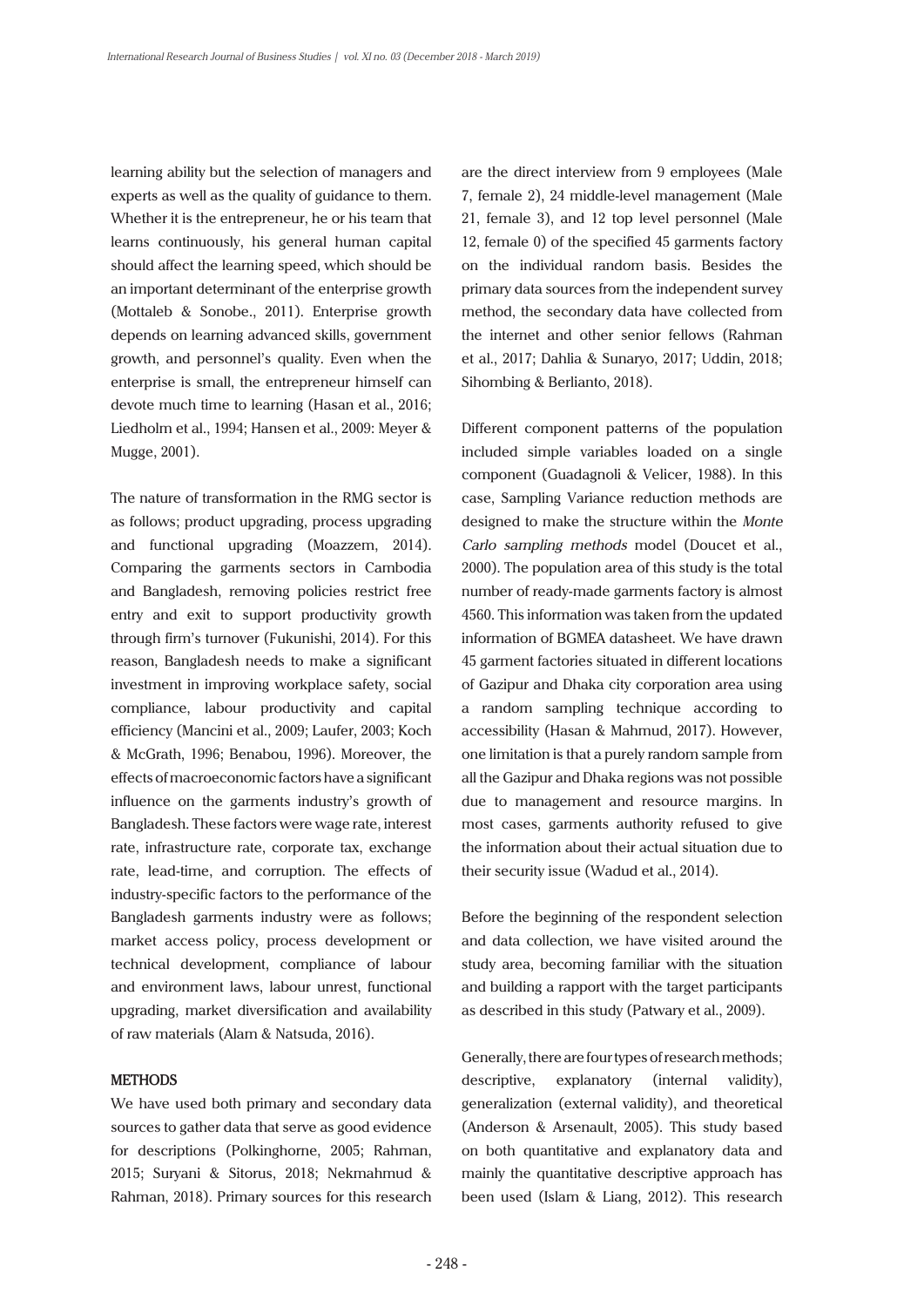has conducted through a structured questionnaire interviewed different opinions and respondents from various sections (Huda et al., 2011). The informative questionnaire was consisting of both qualitative and quantitative data and these have made to collect primary data. Some fundamental or essential questions have formatted with yes/no question formula or 2:1 selective method. Some fundamental questions have asked about the knowledge of the respondents regarding different types of obstacle, different types of techniques to resolve the obstacle and training regarding the problem-solving issues. The impact and trend section has formed with quantitative response according to pre-specified number scale.

In measuring the future trend of the problems, all the probable problems have shown to responds its future trend whether *increasing trend or decreasing trend*. The impacts have classified into five categories; *strongly negative influence, moderately influence, positive influence, negatively influence and no influence*. Finally, nine problems have selected from almost thirteen probable problems (Hasan & Mahmud, 2017) to explore the impacts.

The calculation methods of impact on profitability have briefly described consequently.

$$
I = \frac{\sum RV}{N} \cdot 100
$$

*I=Impact Factor RV= Respective Value N= Number of Respondent Each factors has given ten where 10 for the most and 1 for the undermost one.*

*Each factor has given ten where 10 for the most and 1 for the undermost one.*

Factors have selected from the survey from the personnel of the ready-made garments industry.

The trends of different factors have calculated by the two variables; one is increasing trend another one is decreasing trend. Respondent answered by marking right for increasing trend and wrong for reducing the trend.

$$
Tr = \frac{\sum \ln 45}{N} * 100 \& Tr = \frac{\sum \ln 45}{N} * 100
$$

*Tr=Trend*

- *In=Response (Increasing), Value not exceeding the total respondent.*
- *Dc=Response (Decreasing), Value not exceeding the total respondent.*

*N=Total Number of Respondent* 

Descriptive statistics have used for calculating mean, maximum, minimum, variance and standard deviation. We have used *IBM SPSS Statistics 20* software for descriptive statistics calculation (Uddin, 2018; Suryani & Sitorus, 2017; Harsono, 2018).

Different graphical methods have played an important role in presenting the research results (Fienberg, 1979). For this reason, all the data have presented different tables, bar charts and graph to help readers to get a clear understanding by using graphic display.

The gap of this research is that a group of researchers tried to highlight Bangladeshi RMG sector by different analysis, but there are a few people did their research based on sustainable growth and development of ready-made garments sector of Bangladesh. The research questions are; what is the value of the factor of different barrier? How will they act in a future trend? How will these factors influence sustainable growth and development?

# **Influential Factors In Ready-Made Garments Industry**

We have found nine several factors these have considered very influential in the apparel industry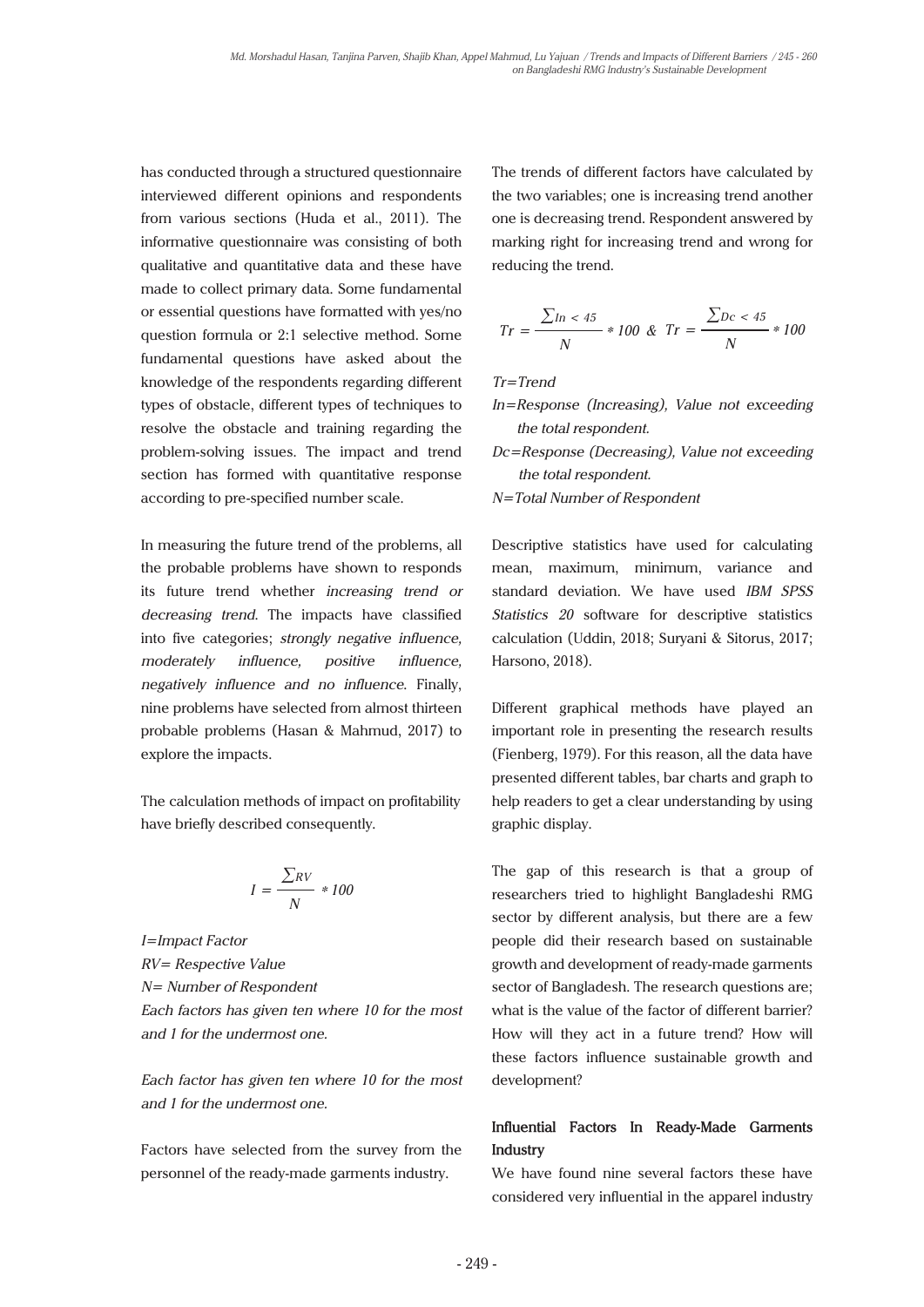

Figure 1. Influential Factors of Ready-Made Garments Industry Source: Authors Explanation

in Bangladesh. These factors have shown in Figure 1. Every factor has an external and internal influence on the growth and development of the readymade garments industry. These factors are; financial factors, employee turnover factors, structural factors, internal security factors, climate changing factors, natural resource factors, labour factors, health safety factors, and social harassment factors.

Moreover, each factor has different categories, and each category has specific influence over the company's future growth and profitability. However, not all the factors are the same in their future trend. Even, different factors have different movement.

# **The Trends of the Influential Factors**

Different factors have different flows over a company's growth and development. How these factors influence and effect the sustainability of

development is one of the most vital issues of this study. The trend of these factors has illustrated simply in *Figure 2* .

The trends of these various threats are also unusual in their flow. The highest increasing trend is in the natural resources factors. Here, Electricity and GAS are the two major sources of power and most use of natural resources in Bangladesh (Wadud et al., 2011; Hossain & Badr, 2007; Alam et al., 2004). The garments industries are entirely dependent on these two natural resources. However, the demand for electricity and GAS is growing day by day (USAID, 2003; Wadud et al., 2011). SHAKIR-UL Haque Khan et al. (2012) stated the demand of electricity as "The country has a total demand of 7000 MW per day in response to which only 4500~4600 MW can be produced, despite having the capability of producing 6700MW per day". According to International Atomic Energy Agency (IAEA), in present times almost 62% of the total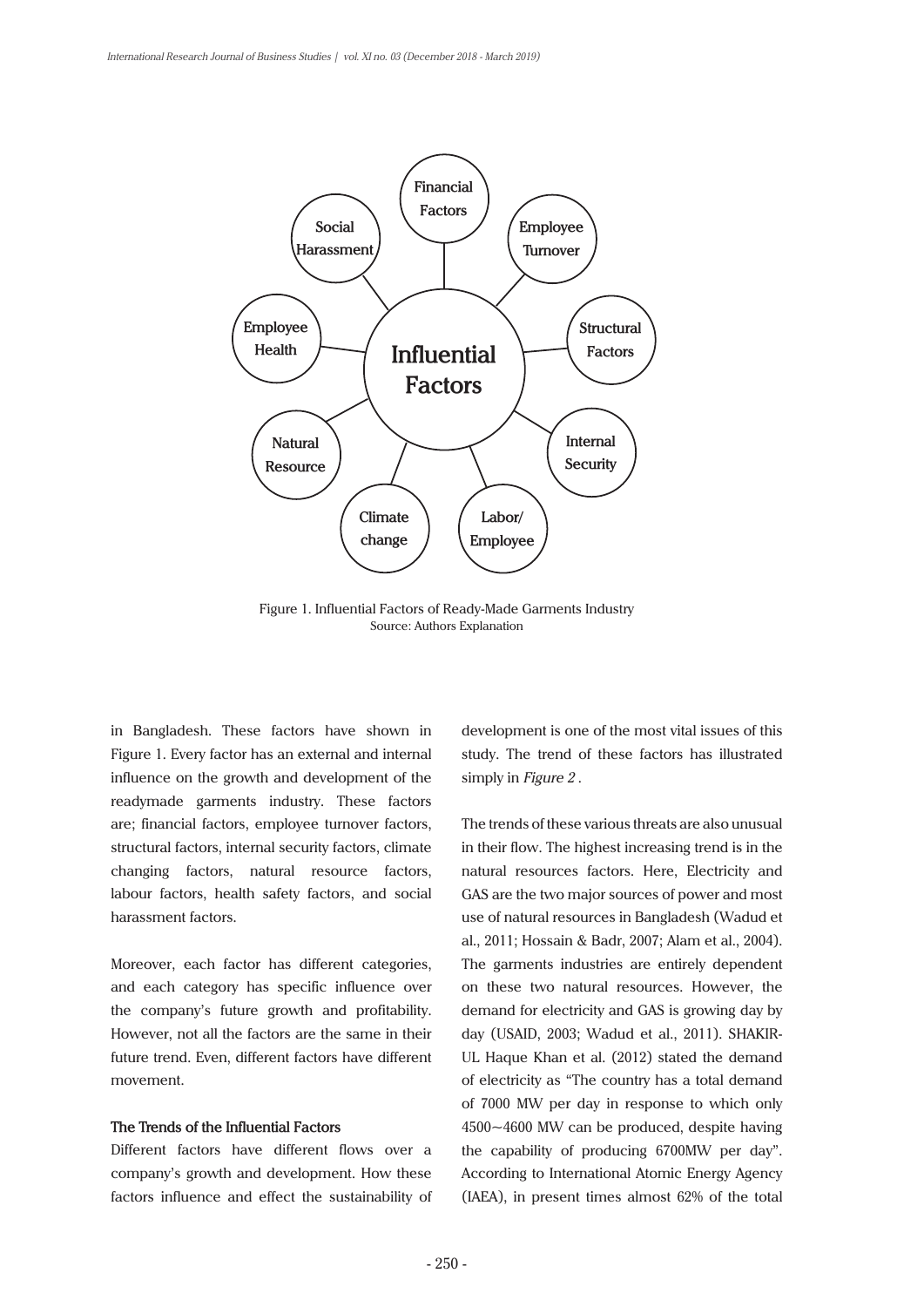

Figure 2. Trend of different factors in the RMG Industry Source: Authors Explanation

population has access to the electricity, which has considered very low compared to others developing country (Taheruzzaman & Janik, 2016; Chowdhury et al., 2014a). According to the above figure, there is almost 60% probability to be increased the scarcity of the natural resources, and this is a rising trend. The second highest increasing flow of factors is employee turnover factors. There is a negative relationship between the job satisfaction and employee turnover (Mobley et al., 1979; Shah & Jumani, 2015; Randhawa, 2007; Amah, 2009; Reukauf, 2018; Sukriket, 2018). Another relationship is that the higher the salary, the more extended period employees stay at that job (Federico et al., 1976; Khan & Aleem, 2014). However, job dissatisfaction forces an employee to consider leaving the organization (Reukauf, 2018). There is almost 53.33% probability of a growing trend of employee turnover factors.

The financial crisis in the apparel industry is now underway has expected to have significant impacts on profitability and development (Afwblogcoordinator, 2009; Hossain, 2015; Rahman, 2015). According to the above figure 2, it has considered as the third increasing trend with 46.67% probability. However, it is not a matter of

rigidity because of the decreasing flow of financial factors is almost 53.33%, which is larger than the increasing flow. The worthy matter of decreasing flow is that nearly six out of nine threats are in falling trend. This decreasing flow is a good sign for the future growth of the Bangladeshi RMG industry. Another perceptible matter is that structural factors and social harassment factors trend is 100% declining and almost four out of nine are in reducing tendency, and their decreasing value fluctuates among 80% to 100%.

# **Impact of the Factors on Growth and Development of RMG Industry**

From all of the identified problems, the financial crisis has considered as one of the major problems of the RMG sector (Rahman, 2015; Kibria, 1998). This sector depends on international financial flow or changes in a different situation (Murshid et al., 2009). Different factors influence this sector's financial situation; such as exchange rate, inflation rate, the current global economic crisis and so on (Hossain, 2015). The financial factors mainly refer to the shortage of liquid money for operating the business and different operations, money inflow, and such. The impacts of different factors have shown in Table 1.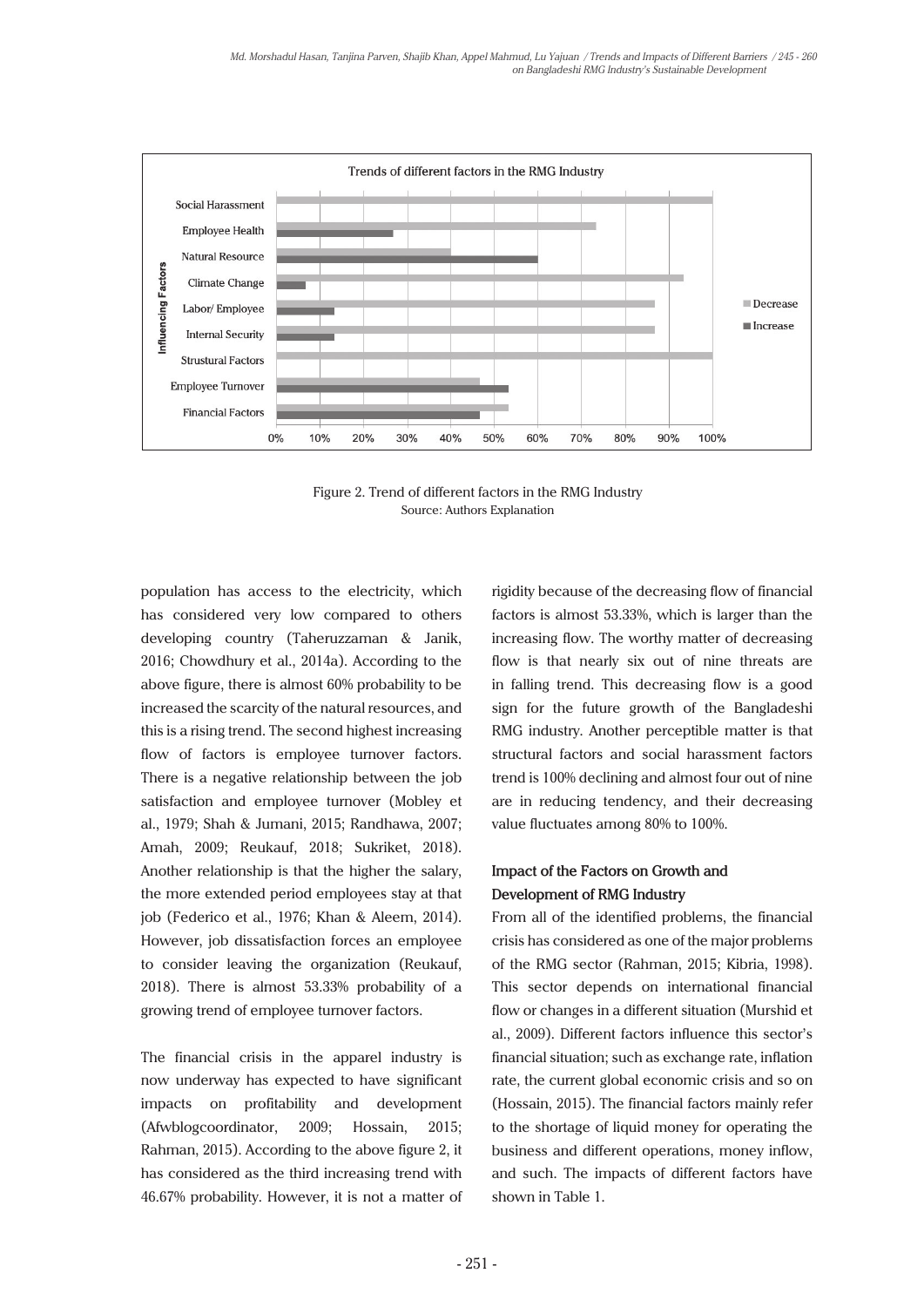| Influential Factors                | <b>Strongly Negative</b><br>Influence $(\%)$ | Moderately<br>Influence $(\%)$ | Positively<br>Influence $(\%)$ | <b>Negatively</b><br>Influence $(\%)$ | No Influence<br>(% ) |
|------------------------------------|----------------------------------------------|--------------------------------|--------------------------------|---------------------------------------|----------------------|
| <b>Financial Factors</b>           | 28.57                                        | 57.14                          | 0                              | 14.28                                 | 0                    |
| <b>Employee Turnover Factors</b>   | 35.71                                        | 64.29                          | 0                              | $\theta$                              |                      |
| <b>Building Structural Factors</b> | 64.29                                        | 28.57                          | 0                              | 7.14                                  | 0                    |
| Internal Security Factors          | 57.14                                        | 28.57                          | 0                              | 14.28                                 | 0                    |
| Labor/ Employee Factors            | 0                                            | 78.56                          | 0                              | 21.44                                 | 0                    |
| Climate Factors                    | 14.28                                        | 57.14                          | 0                              | 28.57                                 | 0                    |
| <b>Health Factors</b>              | 14.28                                        | 71.44                          | 0                              | 14.28                                 | 0                    |
| <b>Natural Resources Factors</b>   | 0                                            | 42.86                          | 0                              | 57.14                                 | 0                    |
| Social Harassment Factors          | 0                                            | 50                             |                                | 35.72                                 | 14.28                |

#### Tabel 1. Impact of Different factors on Profitability

Source: Author's Explanation from Survey

Here, the impact of economic factors on overall profitability in the garments sector is moderate. In the meantime, of the impact on profitability, financial factors affect almost 57.14% moderately.

Employee turnover factors mainly refer to quit the job for better opportunities. It has a significant impact on an organization's costs, profitability, and operations (Trip, 2014; Rubel et al., 2017). This factor influence moderately and in one-third case impacts strongly on profitability. The high rate of employee turnover causes an extreme loss in productivity. Moreover, it reduces employee motivation and work performance (Hossan et al., 2012).

Structural factors mainly refer to the primary risky position and condition of factory buildings. A large number of building in Bangladesh are overcrowded, poorly ventilated, congested, and didn't follow the building norms (Ahmed & Nathan, 2014; Abdin, 2008). That is why, this factor has considered as one of the most influential factors in the garments sector (Chowdhury & Tanim, 2016). This factor strongly influences garments sector profitability. Almost 65% of respondents have given their opinion for strongly influences profitability. The most significant influence was the effect of Rana Plaza collapse (Ambrogio, 2014; Chowdhury & Tanim, 2016; Jacobs & Singhal, 2017; Sinkovics et al., 2016; Chowdhury, 2017).

Internal Structural Factors refer to electricity connection problem, boiler burst, generator burst, fire incident, and so on (Ramesh Kurpad, 2014; Ahmed et al., 2013). These incidents have considered the most influential factors in the garment sector. There was 62 incident in garment sector caused by a fire incident in a different department within garment factories (Hasan et al., 2017). It has a strong influence on the garments sector profitability and growth. Almost 57.14% influence strongly and 28.57% moderately influence over company's profitability.

Labour or Employee Factors refer to different types of the allegation, unrest and protest of labour union and general labour. It is a typical scenario for the garment industry (Khan & Wichterich, 2015; Barua & Ansary, 2017; Hossan et al., 2012; Hossen & Miazee, 2016; Morshed, 2007). Moreover, it influences moderately on profitability and growth. Almost 78.56% labour unrest effect reasonably on this specified garments factory. The most prominent example is labour unrest in Standard Group, a ten-storied building have occurred fire incident due to labour unrest (Hasan et al., 2017).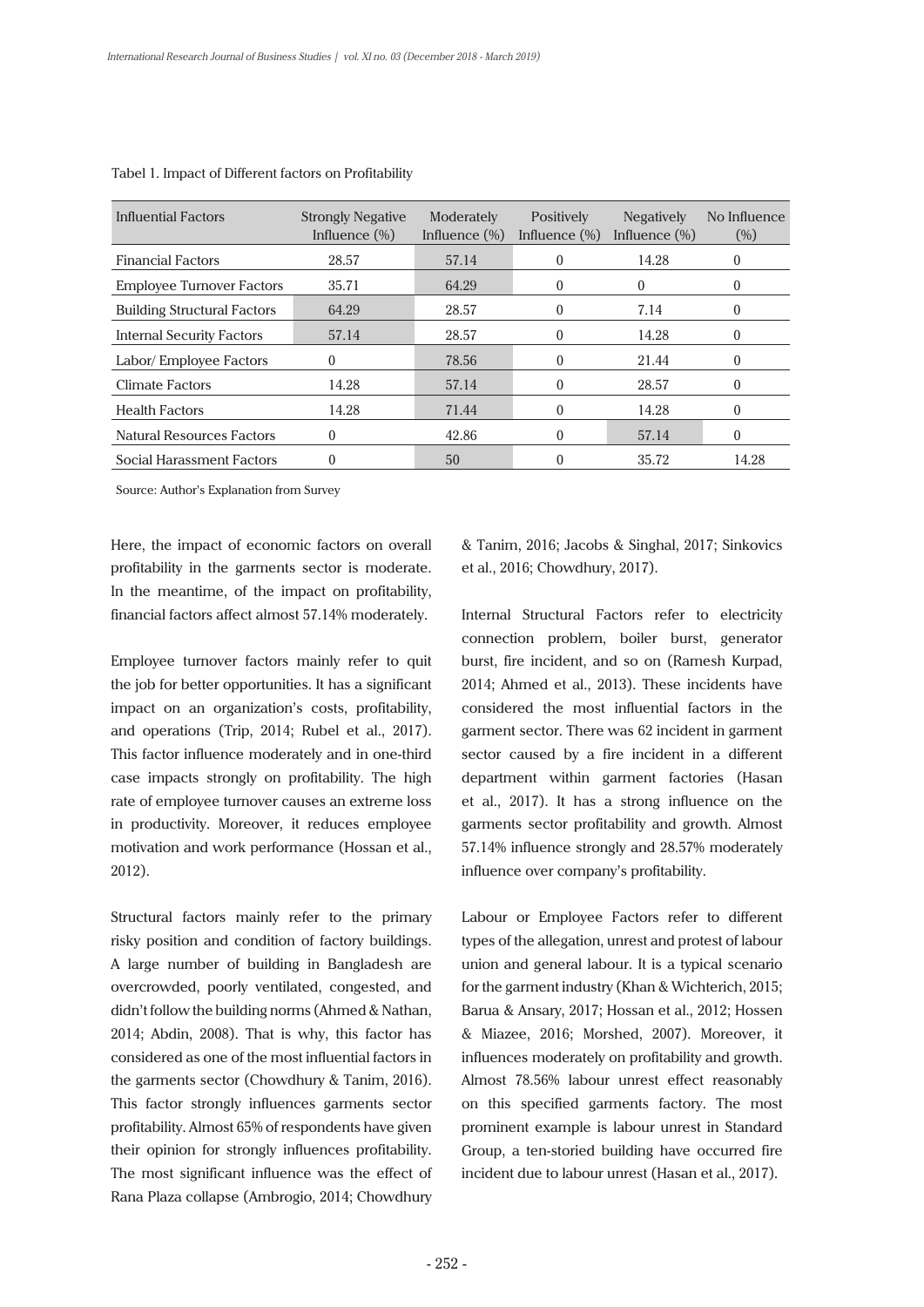Bangladesh has regarded as one of the most vulnerable countries for the adverse effect of climate changes (Faruky et al., 2011; Mailafia et al., 2010). Climate factors refer to changing the weather and its effects on the RMG industry. It influences moderately and almost 54.14% company influence reasonably and nearly 15% influence strongly on the profitability of the specified factory.

Health is an important issue for garment employees (Health and Safety Authority, 2006; Campaign, 2012). The present health status of garments worker is not well enough to work properly (Ahmed & Raihan, 2014). Moreover, work stress has considered significant factors of poor health (Steinisch et al., 2013). If the employees are not sound in their physical and mental health,

it will influence the firm's profitabilities. In this case, health inconsistency affects profitability moderately. In this survey, it has found that almost 71.44% influence moderately.

Shortage of electricity and GAS supplies mainly referred to as natural resource factors. The insufficient Electricity and GAS supply influence on the production at a high rate (Chowdhury, 2014; Abdin, 2008; Raihan, 2002; Hasan et al., 2016; Rahman, 2015). Electricity and GAS have a direct impact on the profitability of the ready-made garments industry (Hossain, 2012; Health and Safety Authority, 2006). Mostly Electricity and GAS influence negatively and almost 57.14% influence impact on negatively and 42.86% influence impact on moderately (Chowdhury, 2014; Rahman, 2015).

Tabel 2. Descriptive Statistics of Impacts on Growth and Development

| Impact Types                       | N | Minimum | Maximum | Mean    | Std.<br><b>Deviation</b> | Variance |
|------------------------------------|---|---------|---------|---------|--------------------------|----------|
| <b>Strongly Negative Influence</b> | 9 | .00     | 64.29   | 23.8078 | 24.48514                 | 599.522  |
| Moderately Influence               | 9 | 28.57   | 78.56   | 53.1744 | 17.53670                 | 307.536  |
| Negatively Influence               | 9 | .00.    | 57.14   | 21.4278 | 17.12894                 | 293.401  |
| Influence<br>No.                   | 9 | .00     | 14.28   | 1.5867  | 4.76000                  | 22.658   |

Source: Author's Explanation from Survey



Figure 3. Influence on Profitability Source: Authors Explanation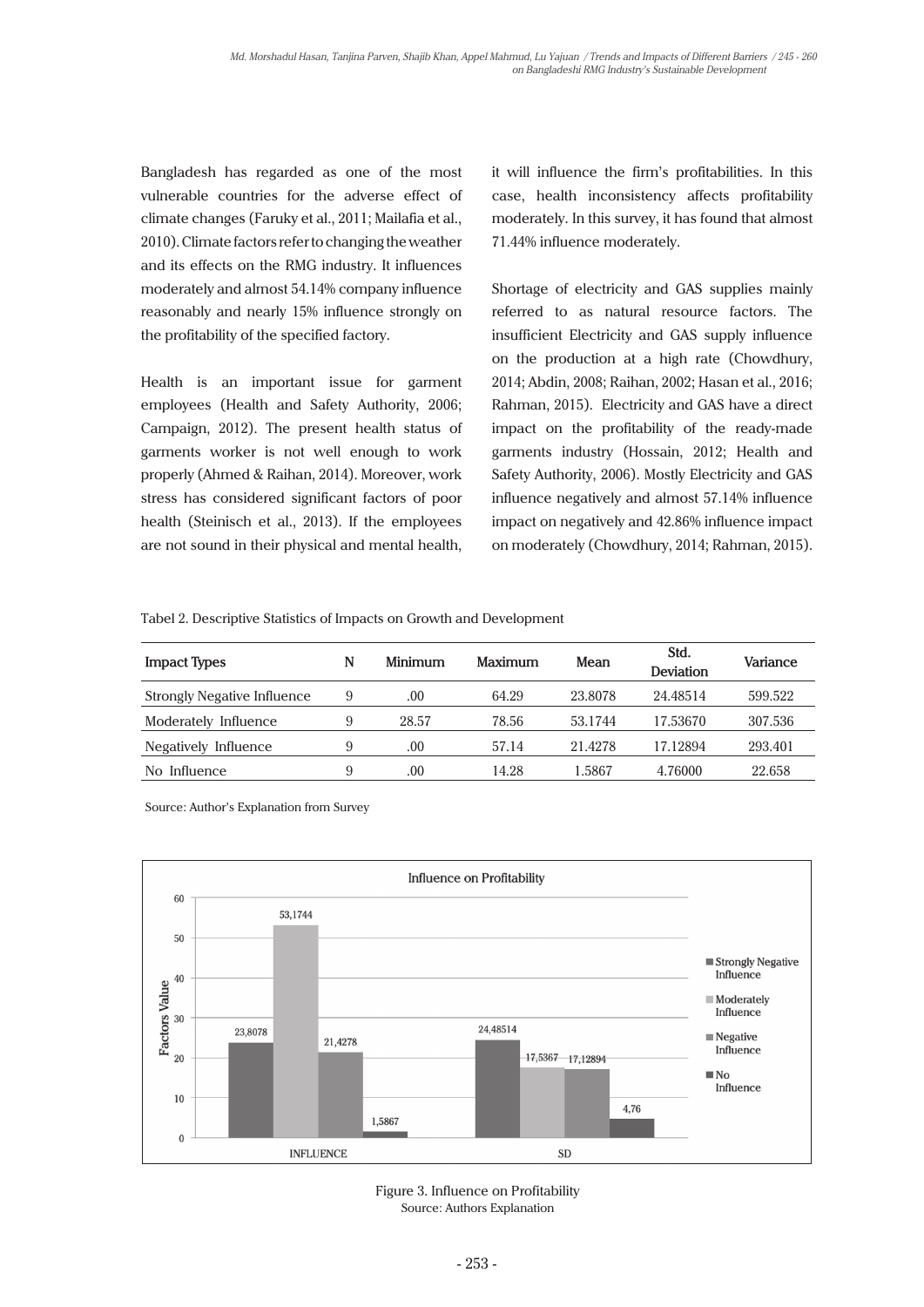Social harassment factors refer to eve-teasing, sexual harassment, direct and indirect harassments to the female worker by their colleague, superior and others. Day by day, the probabilities of these incidents are decreasing, and there is a substantial defence against social harassment factors to garments worker. This factor is also influenced moderately. One noticeable matter is that almost 42.86% factory answered that this factor does not influence their growth and development.

According to Table 2, *strongly negative influence* has the highest dispersion value from its mean. That means the specified factors influence strongly negative on the company's growth and development. For another two-influence type, the deviation from their mean is almost the same (Table 2 & Figure 3). Moreover, the moderate influence has the highest mean value having the same Standard Deviation. A decision can derive from the same Standard Deviation value that the impacts of different factors have a *moderate impact* on a company's profitability, growth, and sustainable development. On the other hand, the mean influence of '*No Influence*' is very lower than another three types. That means there are no such factors that don't have any influence over the company's profitability, growth, and sustainable development.

# **The Present Status of RMG Industry**

BGMEA, the leading organisation formed by the garment manufacturers in 1982, plays a significant role in the interests of factory owners and exporters and serving common needs. It regularly arranges the annual convention where it presents new products and industry profiles to foreign buyers (Yunus & Yamagata, 2012; Islam,

## Tabel 3. Comparative Statement of RMG industry Export

| Year    | Number of<br><b>Garments Factories</b> | Export Of RMG (In<br>Million USD) | <b>Total Export of Bangladesh</b><br>(In Million USD) |
|---------|----------------------------------------|-----------------------------------|-------------------------------------------------------|
| 2000-01 | 3480                                   | 4859.83                           | 6467.30                                               |
| 2001-02 | 3616                                   | 4583.75                           | 5986.09                                               |
| 2002-03 | 3760                                   | 4912.09                           | 6548.44                                               |
| 2003-04 | 3957                                   | 5686.09                           | 7602.99                                               |
| 2004-05 | 4107                                   | 6417.67                           | 8654.52                                               |
| 2005-06 | 4220                                   | 7900.80                           | 10526.16                                              |
| 2006-07 | 4490                                   | 9211.23                           | 12177.86                                              |
| 2007-08 | 4743                                   | 10699.80                          | 14110.80                                              |
| 2008-09 | 4925                                   | 12347.77                          | 15565.19                                              |
| 2009-10 | 5063                                   | 12496.72                          | 16204.65                                              |
| 2010-11 | 5150                                   | 17917.46                          | 22924.38                                              |
| 2011-12 | 5400                                   | 19089.73                          | 24301.90                                              |
| 2012-13 | 5876                                   | 21515.73                          | 27027.36                                              |
| 2013-14 | 4222                                   | 24491.88                          | 30186.62                                              |
| 2014-15 | 4296                                   | 25491.40                          | 31208.94                                              |
| 2015-16 | 4328                                   | 28094.16                          | 34257.18                                              |
| 2016-17 | 4482                                   | 28149.84                          | 34655.92                                              |
| 2017-18 | 4560                                   | 30614.76                          | 36668.17                                              |

Source: Export Promotion Bureau Compiled by BGMEA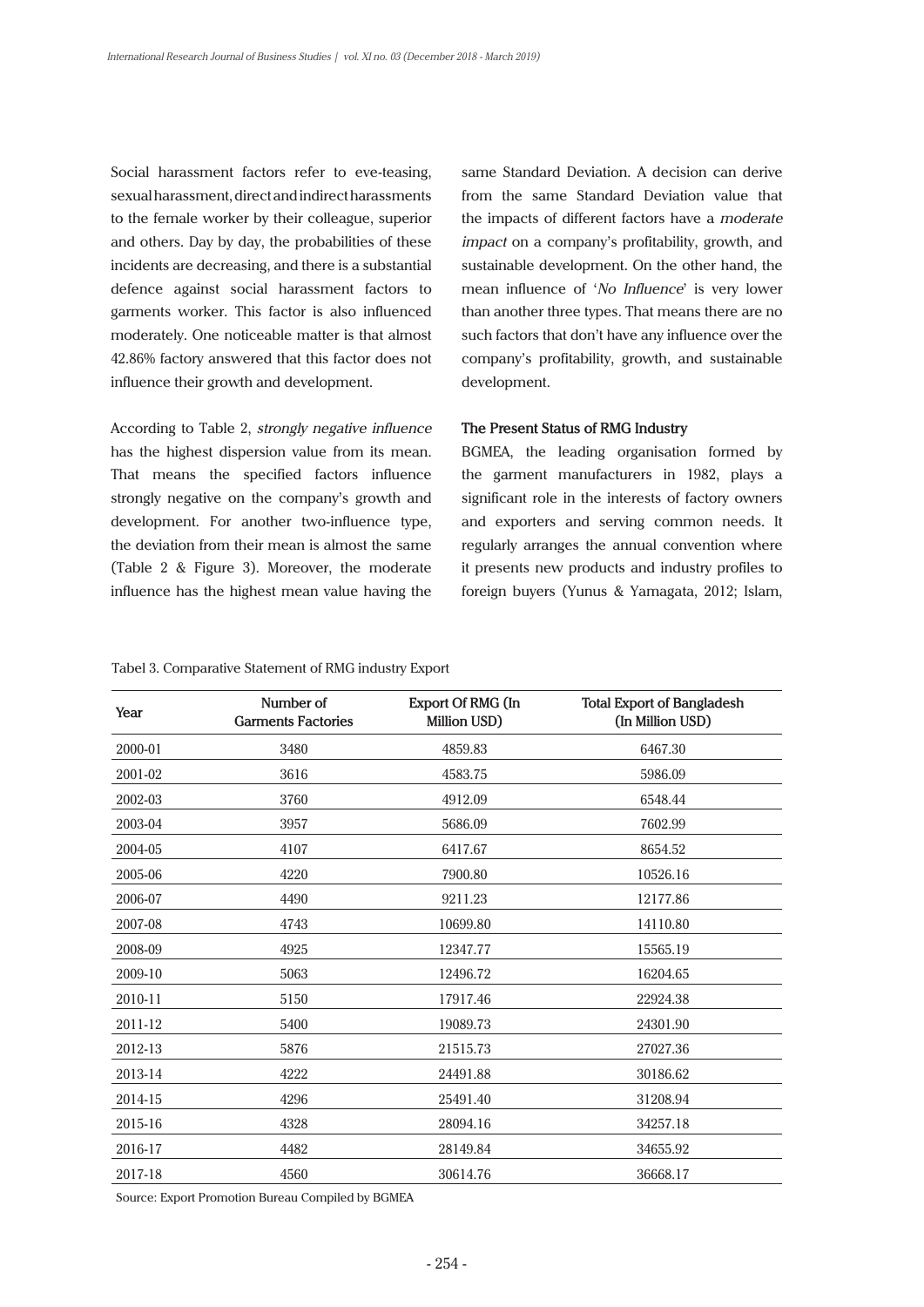

Figure 4. Contribution of RMG Export in total Export of Bangladesh Source: Export Promotion Bureau Compiled by BGMEA





2013a; Islam, 2013b). According to BGMEA, the number of garments factory is decreasing year by year. Some small factories have closed their business due to the different crisis such as financial crisis, unfavorable environment, and lack of support by financial institution and government also. The present comparative statement of RMG industry export of Bangladesh has given in Table 3 considering the number of garments factories and export earnings from the RMG sector.

This sector has significant influence in maintaining a smooth economy of Bangladesh. The contribution of RMG sector in Bangladesh's economy has shown in Figure 4.

McKinsey&Company did a survey in 2011, and reported that Bangladesh was the hot spot for the next five years after 2012 (Figure 5). In that time, Berg et al. (2011) reported after McKinsey&Company had undertaken a survey of 28 US and European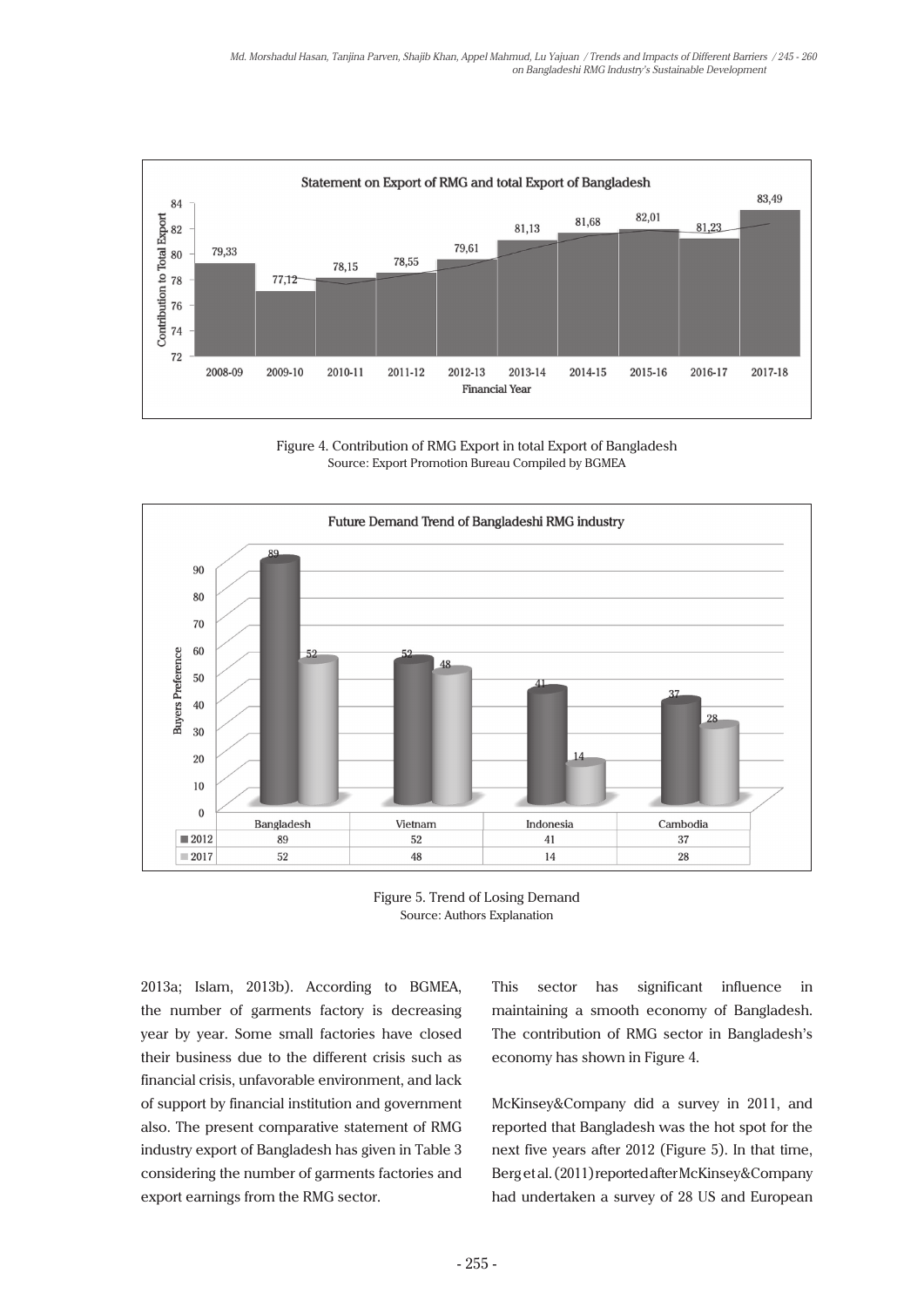chief purchasing officers from leading apparel companies that almost 89% respondent had shown their intention for purchasing from Bangladesh. They considered Vietnam would be the first competitor of Bangladesh with 52% purchase intention. Another survey had undertaken by the same company following the same process in 2017 and reported that Bangladesh would remain at the top in the apparel producing country list. However, in the second survey, the respondent showed their difference in choosing the apparel manufacturing market. In that time, Bangladesh got down to 52%, which was much lower than the previous survey in 2011. Though Bangladesh is in number one, purchasers' intention is in decreasing trend. In 2012, India was not in any competitive position, but in 2017 India stood in the third position. They are taking a competitive advantage. In these cases, Bangladesh is facing some problem and losing the position for some barriers day by day.

## **MANAGERIAL IMPLICATIONS**

We have found several implications to maintain sustainable development of Ready-Made Garments sector. As all the factors have directly related to the company's profitability, growth, and sustainable development, it would affect the investor or foreign buyer's decisions. If different techniques and regulation can control all these factors, then it will create a favorable view of the ready-made garment sector of Bangladesh. Moreover, some critical matters these should consider by the authorities. These are; taking proper controlling action so that worker will work enthusiastically, providing proper labour/employee service facilities, increasing the looking after intending to reduce these factors, making rules regarding controlling the worker and employees should be flexible, ensuring employees regular benefits and prioritising the solution to the financial crisis, and smoothing business transaction with the management and employees. These factors should be controlled immediately to increase the positive view and to increase the profitability of the garments industry in Bangladesh. Furthermore, the minimum wages amount of the worker should increase, and every type of infrastructure and the communication channel between worker and owners should develop. Besides, the labour unions of the company should be independent. Moreover, the government should take some policies to meet up financial crisis and should monitor whether labour laws are obeyed or not by the company owners. Besides, the companies should arrange different types of training or workshop to train the workers for risks management as well as their insurance coverage should be expanded for the risks associating factors which are not within the insurance policy. Furthermore, existing risks controlling tools should be available everywhere within the company premises, and these should use in proper ways.

# **CONCLUSION**

We have analysed the relationship among all the barriers, all the responsible parties, and development of this sector. Everything is related to each other. All the parties are directly related to the growth and development of the RMG sector. That is why all of them should be more conscious to mitigate the existent barriers or risks factors. Moreover, they should maintain a good relationship with each other to ensure the sustainable development of this sector. So, the most important matter to increase the growth and development is good co-operation of all responsible parties.

#### **Acknowledgement**

We are grateful to prominent research scholar Dr Masum A Patwary, School of Science and Engineering, Teesside University, United Kingdom for his great inspiration, and Md. Nekmahmud, Department of Marketing, Begum Rokeya University, Rangpur, Bangladesh for his kind co-operations.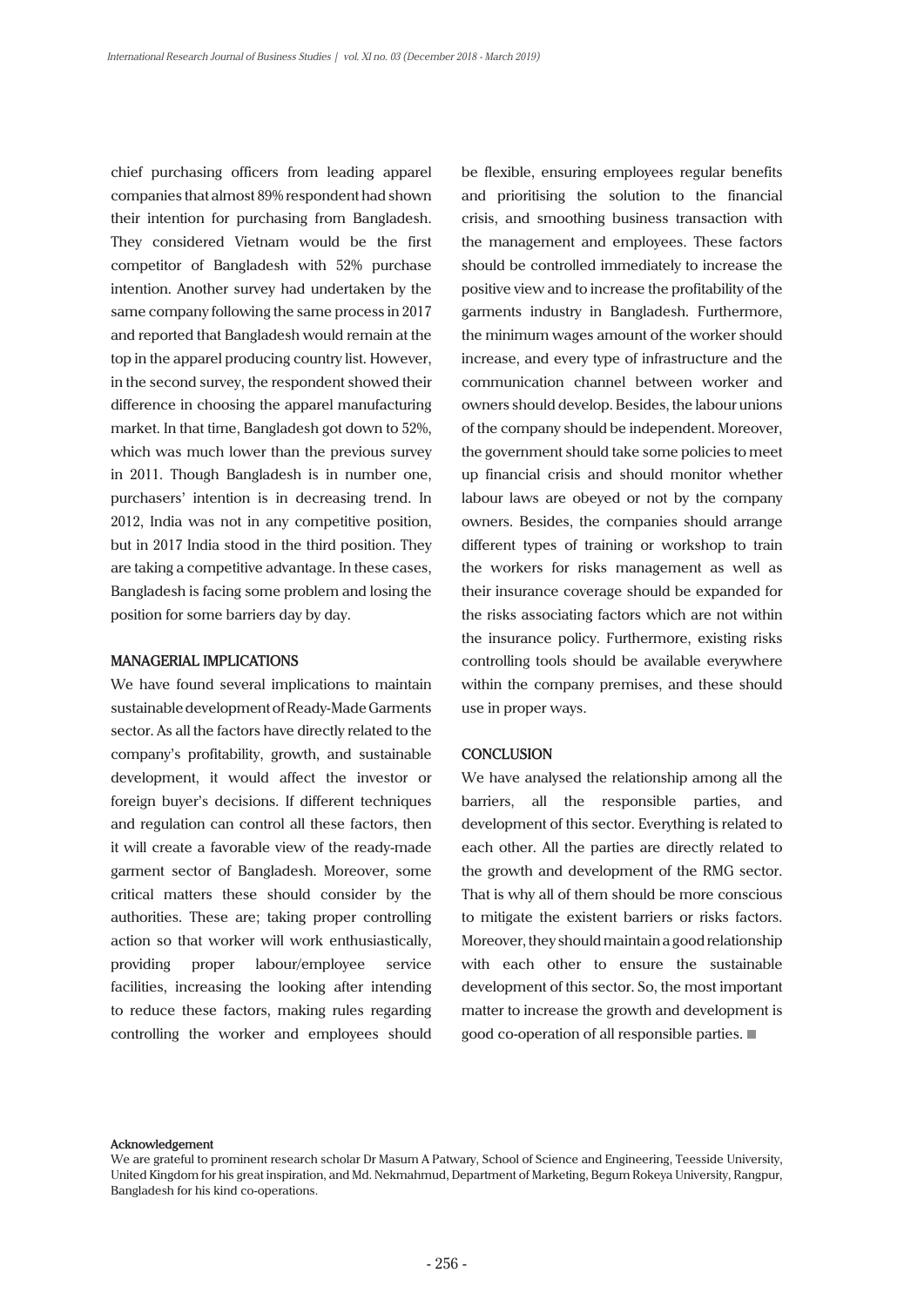#### **REFERENCES**

- Abdin, J. (2008). Overall Problems and Prospects of Bangladeshi Ready-Made Garments Industries. SSRN Electronic Journal. doi:10.2139/ssrn.1117186
- Absar & Syeda, S. (2001). Problem surrounding wages: The Ready-made Garment sector in Bangladesh. Labor and Management Development Journal, 2(7)
- Adnan, A. T. M., Rakib, A., & Rahman, M. (2015). Export trend of Bangladesh: The dominance of ready-made garment industry. Research Journal of Economics, Business and ICT, 10(1)
- Afwblogcoordinator (April 9, 2009). Retrieved From: https://asiafloorwage.wordpress.com/2009/04/09/the-financial-crisis-andthe-garment-industry/
- Ahamed, M. (2014). A Report on Readymade Garment Industries of Bangladesh. Research department, JBBC Corporation, 1-17

Ahmed, N. (2009). Sustaining ready-made garment exports from Bangladesh. Journal of Contemporary Asia, 39(4), 597-618

- Ahmed, N., & Nathan, D. (2014). Improving wages and working conditions in the Bangladeshi garment sector: The role of horizontal and vertical relations. Capturing the Gains. doi:10.1017/9781316217382.005
- Ahmed, S., & Raihan, M. Z. (2014). Health status of the female workers in the garment sector of Bangladesh. J Faculty Econom Administr Sci, 4(1), 43-58
- Ahmed, S., Raihan, M. Z., & Islam, N. (2013a). Labor Unrest in the Ready-Made Garment Industry of Bangladesh, 8(15), 68–80. https://doi.org/10.5539/ijbm.v8n15p68
- Akterujjaman, S. M., & Ahmad, M. H. (2016). Workers' Satisfaction toward RMG Industry in Bangladesh: A Study on Dhaka and Gazipur City. International Journal of Research in Management & Business Studies, 3(2), 22-30
- Alam, M. S., & Natsuda, K. (2016). The Competitive Factors of the Bangladeshi Garment Industry in the Post-MFA Era. Canadian Journal of Development Studies, 37(3), 316-336.
- Alam, M.S., Kabir, E., Rahman, M.M., & Chowdhury, M.A.K., (2004). Power sector reform in Bangladesh: electricity distribution system. Energy 29, 1773–1783.
- Ali, A., Kabir, R., & Uddin, S. (2017). Revealed Comparative Advantage and Competitiveness for RMG Industry of Bangladesh: A Pre and Post US–GSP Suspension Analysis. International Journal of Sustainable Development Research, 3(6), 54
- Amah, O. E. (2009). Job Satisfaction and Turnover Intention Relationship: The Moderating Effect of Job Role Centrality and Life Satisfaction, Research and Practice in Human Resource Management, 17(1), 24-35.
- Anderson, G., & Arsenault, N. (2005). Fundamentals of educational research. Routledge
- Anisul Huq, F., Stevenson, M., & Zorzini, M. (2014). Social sustainability in developing country suppliers: An exploratory study in the ready-made garments industry of Bangladesh. International Journal of Operations & Production Management, 34(5), 610-638
- Barua, U., & Ansary, M. A. (2017). Workplace safety in Bangladesh ready-made garment sector: 3 years after the Rana Plaza collapse. International Journal of Occupational Safety and Ergonomics, 23(4), 578-583
- Benabou, R. (1996). Equity and efficiency in human capital investment: the local connection. The Review of Economic Studies, 63(2), 237-264
- Berg, A., Hedrich, S., Kempf, S., & Tochtermann, T. (2011). Bangladesh's ready-made garments landscape: The challenge of growth. McKinsey &Company, Inc. Apparel, Fashion &Luxury Practice, 1-24
- BGMEA Data Sheet, Retrieved From http://www.bgmea.com.bd/home/pages/tradeinformation
- Bolle, M. J. (2014). Bangladesh apparel factory collapse: Background in brief. Congressional Research Service Report, 7-5700
- Campaign, C. C. (2012). Hazardous workplaces: Making the Bangladesh Garment industry safe
- Chowdhury, M. (2014). Study on implications of the inadequate electricity and gas supply in the RMG industry in Chittagong EPZ.
- Chowdhury, M. F., & Tanim, T. R. (2016). Industrial Accidents in Bangladesh Apparel. DOI: 10.20448/ journal.500/2016.3.2/500.2.115.126
- Chowdhury, M. M. H., & Quaddus, M. A. (2015). A multiple objective optimization based QFD approach for efficient resilient strategies to mitigate supply chain vulnerabilities: The case of garment industry of Bangladesh☆,☆. Omega, 57, 5-21.
- Chowdhury, M. N. M., Uddin, S., & Saleh, S. (2014a). Present scenario of renewable and non-renewable resources in Bangladesh: A compact analysis. International Journal of Sustainable and Green Energy, 3(6), 164-178.
- Chowdhury, M., Ahmed, R., & Yasmin, M. (2014b). Prospects and Problems of RMG Industry: A study on Bangladesh. Prospects, 5(7), 103-118.
- Chowdhury, R. (2017). Rana Plaza Fieldwork and Academic Anxiety : Some Reflections. https://doi.org/10.1111/joms.12262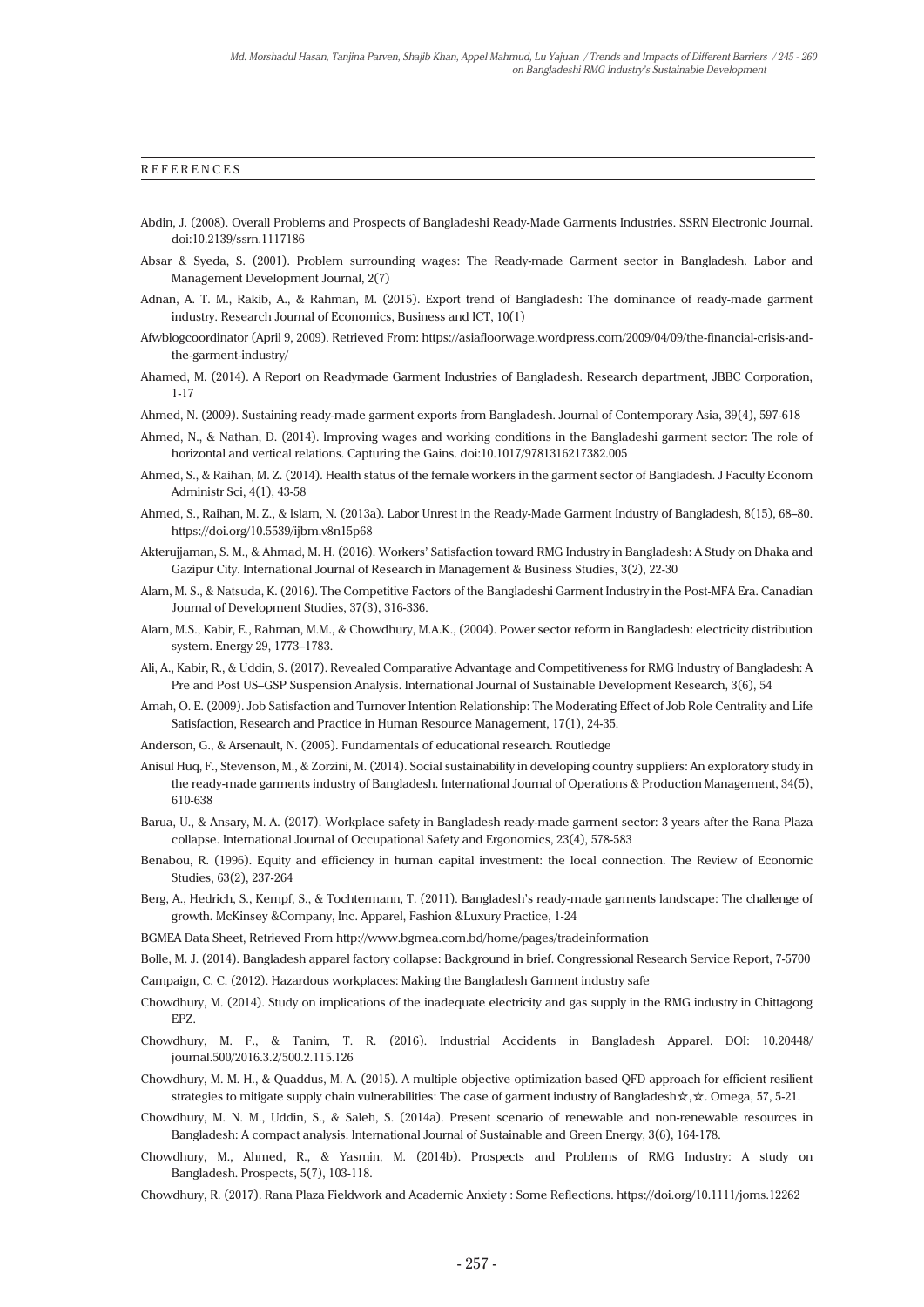Dahlia, L., & Sunaryo, L. (2017). Career Persistence Model for Female Engineers in the Indonesian Context. International Research Journal of Business Studies, 10(1), 23–38. doi:10.21632/irjbs.10.1.23-38

Dheerasinghe, R. (2009). Garment industry in Sri Lanka challenges, prospects and strategies. Staff studies, 33(1)

- Doucet, A., Godsill, S., & Andrieu, C. (2000). On sequential Monte Carlo sampling methods for Bayesian filtering. Statistics and computing, 10(3), 197-208
- Faruky, K. N. B., Uddin, A., & Hossain, T. (2011). Understanding the Challenges of Climate Change on Business: A Study on RMG Sector in Bangladesh
- Federico, S. M., FEDERICO, P. A., & Lundquist, G. W. (1976). Predicting women's turnover as a function of extent of met salary expectations and biodemographic data. Personnel Psychology, 29(4), 559-566
- Ferdous, S. R. (2015). The RMG Sector : Prospects and Challenges and Role of Different Stakeholders, (August)
- Fienberg, S. E. (1979). Graphical methods in statistics. The American Statistician, 33(4), 165-178
- Fukunishi, T. (2014). The Bangladeshi garment sector in the liberalised market: is upgrading needed? Institute of Developing Economies, Japan External Trade Organization
- Guadagnoli, E., & Velicer, W. F. (1988). Relation to sample size to the stability of component patterns. Psychological bulletin, 103(2), 265
- Haider, M. Z. (2007). Competitiveness of the Bangladesh ready-made garment industry in major international markets. Asia-Pacific Trade and Investment Review, 3(1), 3-27
- Hansen, H., Rand, J., & Tarp, F. (2009). Enterprise growth and survival in Vietnam: Does government support matter? The Journal of Development Studies, 45(7), 1048-1069
- Haque, A. (2009). Lead Time Management in the Garment Sector of Bangladesh : An Avenues for Survival and Growth, 33(4), 617–629
- Harsono, S. (2018). Service Recovery and Its Effect on Students' Satisfaction, Trust, and WOM Communication. International Research Journal of Business Studies, 11(2), 93–112. doi:10.21632/irjbs.11.2.93-112
- Hasan, J. (2013). The Competitiveness of Ready Made Garments Industry of Bangladesh in Post MFA Era: How Does the Industry Behave to Face the Competitive Challenge? British Journal of Economics, Management & Trade, 3(3), 296–306. doi:10.9734/bjemt/2013/4321
- Hasan, K. F., Mia, M. S., Rahman, M. M., Ullah, A. A., & Ullah, M. S. (2016). Role of textile and clothing industries in the growth and development of trade & business strategies of Bangladesh in the global economy. International Journal of Textile Science, 5(3), 39-48
- Hasan, M. M., Mahmud, A., & Islam, M. S. (2017). Deadly Incidents in Bangladeshi Apparel Industry and Illustrating the Causes and Effects of These Incidents. Journal of Finance and Accounting, 5(5), 193
- Hasan, M., & Mahmud, A. (2017). Risks Management of Ready-Made Garments Industry in Bangladesh. International Research Journal of Business Studies, 10(1), 1-13
- Health and Safety Authority, (2006). Guidelines on Risk Assessments and Safety Statements. Retrieved from: http://www.hsa. ie/eng/Small\_Business/Getting\_Started/Risk\_Assessments\_Made\_Easy/Guidelines\_on\_Risk\_Assessments\_and\_Safety\_ Statements.pdf
- Hossain, A. K., & Badr, O. (2007). Prospects of renewable energy utilisation for electricity generation in Bangladesh. Renewable and Sustainable Energy Reviews, 11(8), 1617-1649.
- Hossain, M. U., & Roy, I. (2016). Supply Chain Management for Sustainable RMG Growth in Bangladesh. International Journal of Science and Research, 5(4), 1242-1248
- Hossain, N. (2012). Exports, equity, and empowerment: The effects of readymade garments manufacturing employment on gender equality in Bangladesh. Background paper for the WDR
- Hossain, R. (2015). Foreign Direct Investment on Bangladeshi Garments and textiles Sector: An overview of the foreign ownership in Bangladesh Garments and textiles
- Hossan, C. G., Sarker, M. A. R., & Afroze, R. (2012). Recent Unrest in the RMG Sector of Bangladesh: Is this an Outcome of Poor Labor Practices? International Journal of Business and Management, 7(3), 206
- Hossen, M. M., & Miazee, H. (2017). Industrial Disputes at Ready Made Garments in Bangladesh : An Analysis Industrial Disputes at Ready Made Garments in Bangladesh : An Analysis, (January 2016). https://doi.org/10.11648/j.ijber.20160506.14
- Hossen, M. M., & Miazee, M. H. (2016). Industrial Disputes at Ready Made Garments in Bangladesh: An Analysis. Journal of Business and Economics Research, 5(6), 210-216.
- Huda, S. S., & Akhtar, N. (2011). Employee's view on job satisfaction: A study on garments industry in Bangladesh. Indus Journal of Management & Social Science (IJMSS), 5(1), 1-9.
- Islam, M. R. (2013a). Workers' Attitudes toward the Sustainable Human Resource Development in the Readymade Garments Industry of Bangladesh: An Empirical Analysis. Global Journal of Management and Business Studies, 3(9), 991-998.
- Islam, M. S., & Liang, G. Q. (2012). Supply chain management on apparel order process: a case study in Bangladesh garment industry. Asian Journal of Business and Management Sciences, 2(8), 60-72.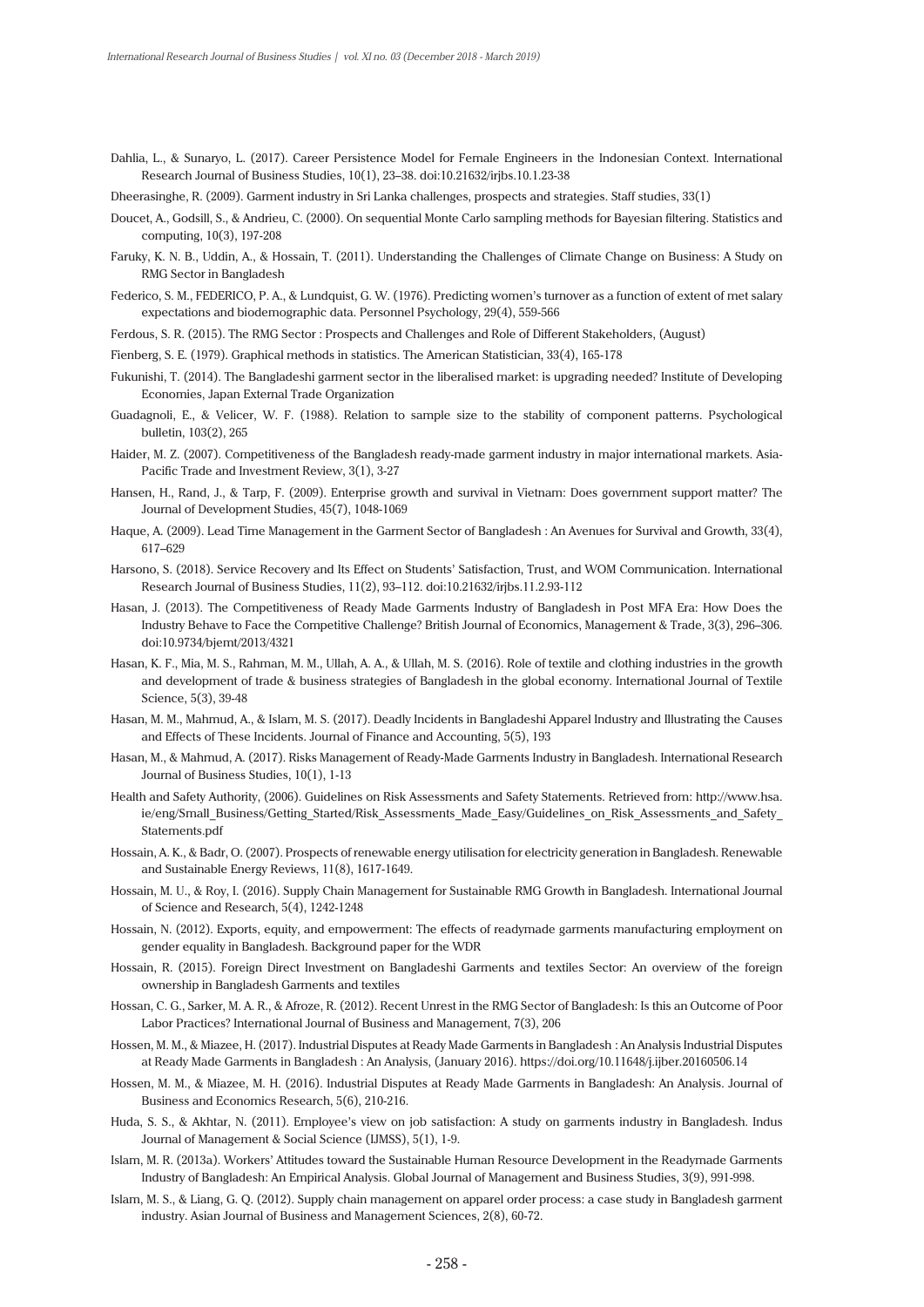- Islam, M., Mustafi, M., & Islam, N. (2016). A Multivariate Analysis of Job Satisfaction of Ready-made Garments (RMG) Workers in Bangladesh.
- Islam, S. M. U, (2013b). Approaching Sustainability in Textile and Garment Industries, Bangladesh. Royal Institute of Technology (KTH), SE-100 44 STOCKHOLM, Sweden.
- Jacobs, B. W., & Singhal, V. R. (2017). The effect of the Rana Plaza disaster on shareholder wealth of retailers: Implications for sourcing strategies and supply chain governance. Journal of Operations Management, 49, 52-66.
- Kabeer, N., & Mahmud, S. (2004). GLOBALIZATION, GENDER AND POVERTY : BANGLADESHI WOMEN WORKERS IN, 109, 93–109. https://doi.org/10.1002/jid.1065
- Khan, A. H., & Aleem, M. (2014). Impact of job satisfaction on employee turnover: An empirical study of Autonomous Medical Institutions of Pakistan. Journal of International Studies, 7(1), 122-132.
- Khan, M. A. I. (2011). Labor Unrest in the RMG Sector of Bangladesh: A Public-Private Cooperation Perspective. A thesis paper in Master in Public Policy and Governance Program. Dhaka: Department of General and Continuing Education, North South University.
- Khan, M. R. I., & Wichterich, C. (2015). Safety and labor conditions: the accord and the national tripartite plan of action for the garment industry of Bangladesh (No. 38). Global Labor University Working Paper. http://hdl.handle.net/10419/121446
- Kibria, N. (1998). Becoming a Garments Worker : The Mobilization of Women into the Garments Factories of Bangladesh, (March).
- Koch, M. J., & McGrath, R. G. (1996). Improving labor productivity: Human resource management policies do matter. Strategic management journal, 17(5), 335-354.
- Kox, H. L., & Rubalcaba, L. (2007). Analysing the contribution of business services to European economic growth.
- Laufer, W. S. (2003). Social accountability and corporate greenwashing. Journal of business ethics, 43(3), 253-261.
- Liedholm, C., McPherson, M., & Chuta, E. (1994). Small enterprise employment growth in rural Africa. American Journal of Agricultural Economics, 76(5), 1177-1182.
- Mailafia, S., Onakpa, M. M., & Owoleke, O. E. (2010). Problems and prospects of rabbit production in Nigeria-A review. Bayero Journal of Pure and Applied Sciences, 3(2), 20-25.
- Mahdi, A. F., Zin, M. Z. M., Nor, M. R. M., Sakat, A. A., & Naim, A. S. A. (2012). The relationship between job satisfaction and turnover intention. American Journal of Applied Sciences, 9(9), 1518-1526.
- Mancini, M. E., Cazzell, M., Kardong-Edgren, S., Cason, C. L., Berryman, P., & Lukes, E. (2009). Improving workplace safety training using a self-directed CPR-AED learning program. Aaohn Journal, 57(4), 159-169.
- Mariani, R. D. (2013). Working conditions in the Bangladeshi garment sector: Social dialogue and compliance.
- Meyer, M. H., & Mugge, P. C. (2001). Make platform innovation drive enterprise growth.Research-Technology Management,44(1), 25-39.
- Moazzem, K. G. (2014). 4 transformation of the export-oriented, ready-made garment sector of Bangladesh: changes, challenges and the future outlook. enhancing productivity in Bangladesh's garment sector, 15.
- Mobley, W. H., Griffeth, R. W., Hand, H. H., & Meglino, B. M. (1979). Review and conceptual analysis of the employee turnover process. Psychological bulletin, 86(3), 493.
- Mohibullah, A. T. M. (2016). The Consequence of Backward Linkage of RMG Sector in Bangladesh -an The Consequence of Backward Linkage of RMG Sector in Bangladesh - an Overview, (January).
- Morshed, M. M. (2007). A study on labor rights implementation in readymade garment (RMG) industry in Bangladesh: Bridging the gap between theory and practice.
- Mottaleb, K. A., & Sonobe, T. (2011). An inquiry into the rapid growth of the garment industry in Bangladesh. Economic Development and Cultural Change, 60(1), 67-89. doi:10.1086/661218
- Murshid, K. A. S., Zohir, S. C., Ahmed, M., Zabid, I., & Mehdi, A. T. M. S. (2009). The global financial crisis implications for Bangladesh. BIDS-PRP Working Paper Series, 1.
- Nekmahmud, M., & Rahman, S. (2018). Measuring the Competitiveness Factors in Telecommunication Markets. Competitiveness in Emerging Markets, 339–372. doi:10.1007/978-3-319-71722-7\_18
- Patwary, M. A., O'Hare, W. T., Street, G., Elahi, K. M., Hossain, S. S., & Sarker, M. H. (2009). Quantitative assessment of medical waste generation in the capital city of Bangladesh. Waste management, 29(8), 2392-2397.
- Polkinghorne, D. E. (2005). Language and meaning: Data collection in qualitative research. Journal of counseling psychology, 52(2), 137.
- Purba, S. D., & Sandroto, C. W. (2017). The Antecedent Variables of Quality of Life among Female Factory Workers. International Research Journal of Business Studies, 10(1), 39–55. doi:10.21632/irjbs.10.1.39-55
- Rahman, F. S. (2015). The RMG Sector of Bangladesh : Problems and Survival Strategy The RMG Sector of Bangladesh : Problems and Survival Strategy, (August), 0–14.
- Rahman, S. M., Arif, M. M. H., &, Islam, M. S., (2016). IFTAR Business Process and Strategies: A Study of IFTAR Shop in Rangpur City-Corporation. Science Journal of Business and Management, 4(4), 127-131.